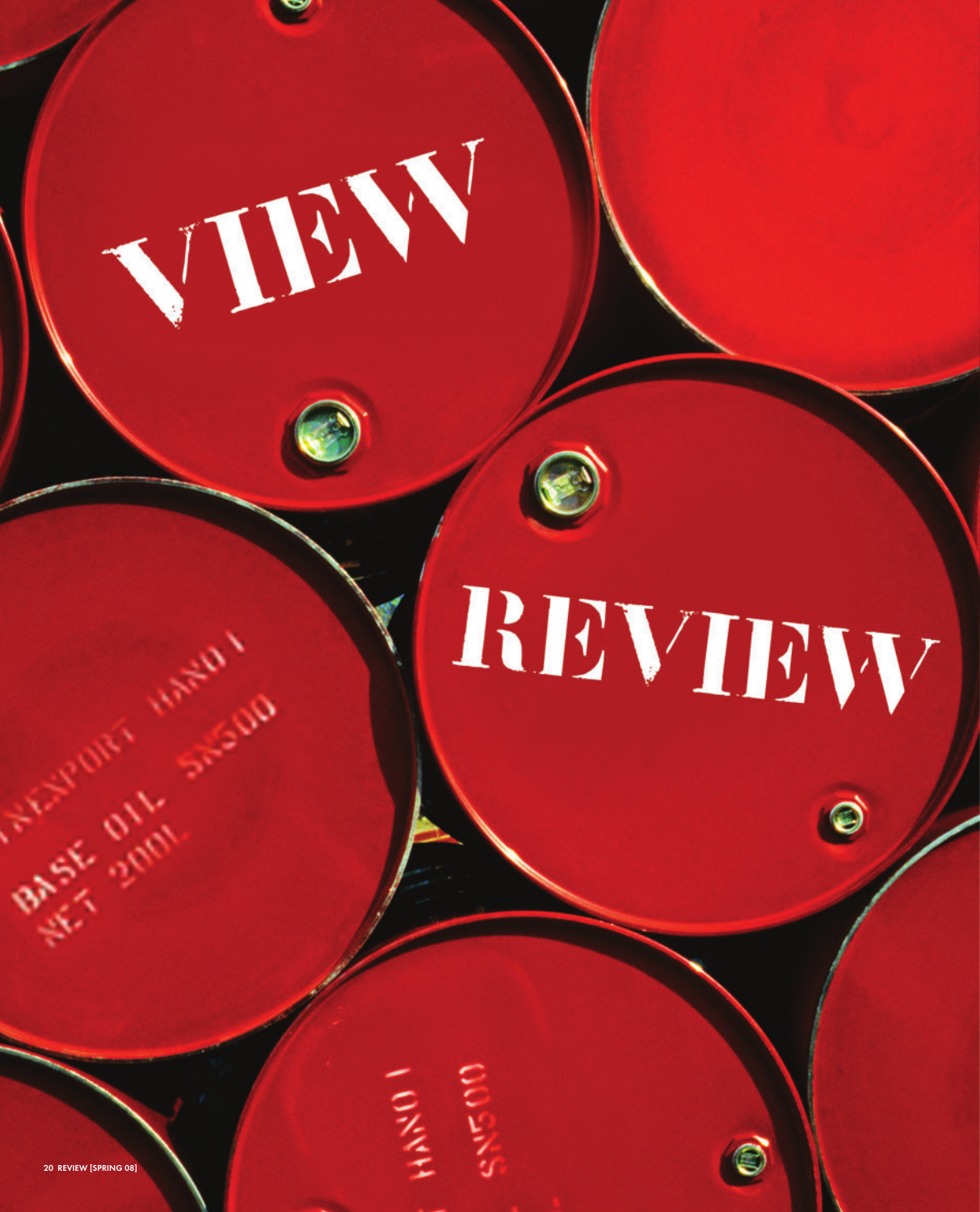Go ahead and mark your calendar for the arrival of Peak Oil. But what date will this event take place when the world reaches the maximum point of oil production and takes the downward slope of decline? Conflicting opinions of sooner versus later were conceptualized during the 1950s with the introduction of geoscientist Dr. M. King Hubbert's theory of peak oil production.

Hubbert proposed his peak oil theory in a paper presented to the American Petroleum Institute in 1956. Using a bell-shaped curve model, Hubbert made his predictions with the assertion that peak oil production would occur in the United States (lower 48 states) by the early 1970s. Hubbert's theory rang true as U.S. oil production has been decreasing since that time. The U.S. now imports two-thirds of its oil supply.

Hubbert also predicted that world peak oil production would occur "about half a century" from his publication; however, he later revised the estimate to 1995. Some analysts believe peak oil has already occurred, some think it will hit within this decade, and some predict dates as late as the 2030s. As companies are attempting to develop and secure alternative energy resources, many believe those efforts will not cushion the economic blow to come.

## Now the question arises not if we will reach peak oil production, but exactly when it will happen due to current production decline rates.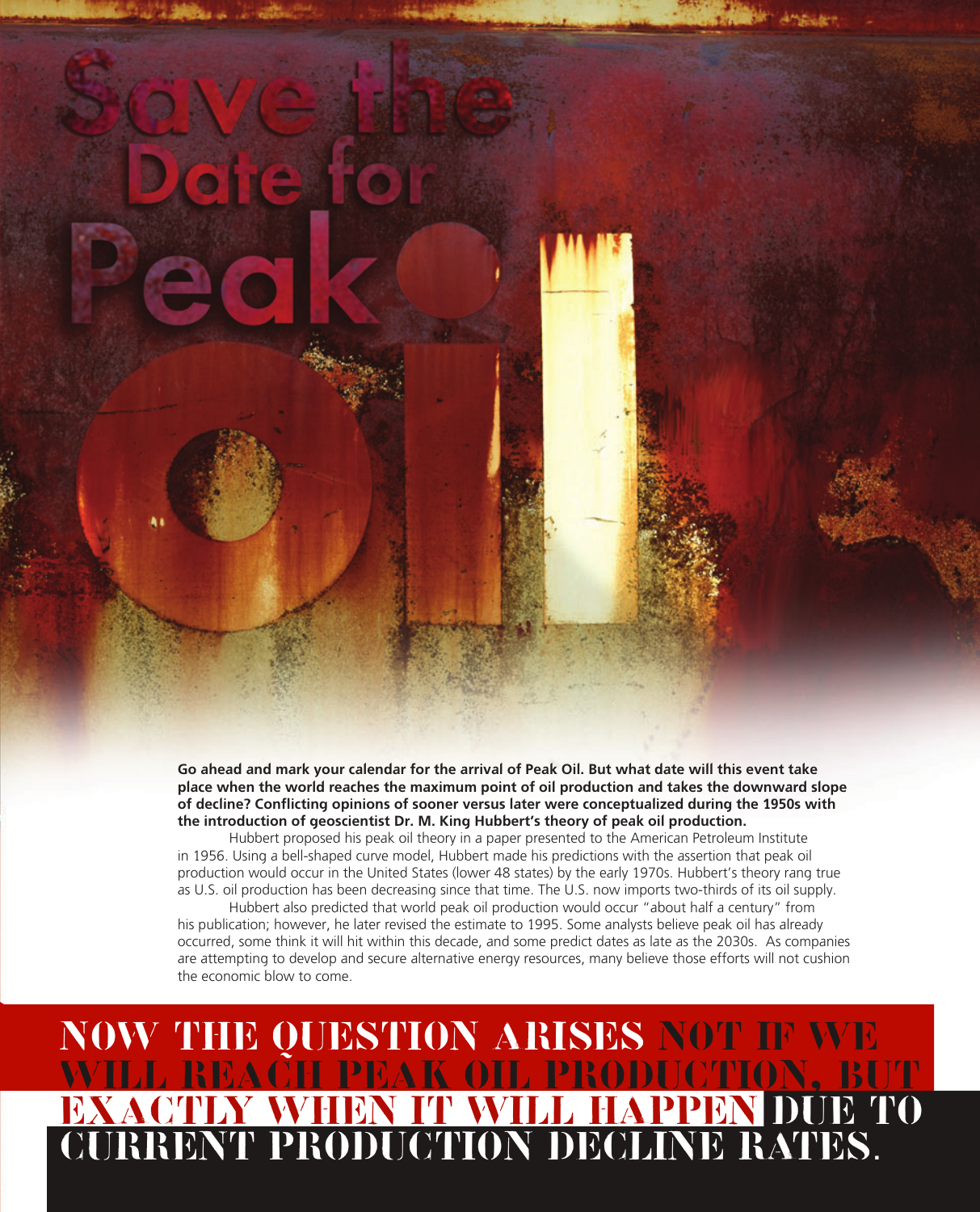## VIEW': NOT TODAY

Experts at Cambridge Energy Research Associates (CERA) recently stated in a press release that peak oil would not be reached as soon as some think, due to the rate of production decline. Upon examination of past industry research, projections were cited to be around an 8 percent decline. Analysts have readjusted this figure to represent a 4.5 percent decline rate, based upon production characteristics of 811 oil fields analyzed by CERA.

In the press release, CERA oil industry activity director Peter M. Jackson was quoted as saying, "Some of the more gloomy, pessimistic 'peak oil' views about the future of oil supplies that are current today result from an assumption of high decline rates. This new analysis provides the basis for more confidence about the future availability of oil."

Jackson added, "The absence of definitive, comprehensive analysis of production timelines and decline rates has led to widely differing estimates of the potential future availability of oil: an information vacuum that has contributed to the peak oil theory of future liquids production capacity. We hope this study will contribute to a more informed understanding of the issues, both below ground and above ground."

CERA's analysis covers database information developed and managed by IHS, an oil and gas information, analysis and software company that acquired CERA in 2004. The analysis includes the 811 separate oil fields that Jackson said "account for about two-thirds of current global production and half of the total proved and probably conventional oil reserve base." The final outcome showed "the aggregate global decline rate for fields currently in production is approximately 4.5 percent per year, and that annual field decline rates are not increasing with time."

**PRIMARY FINDINGS** - The primary conclusions drawn from CERA's analysis of **811 fields** during the production build-up, plateau and decline stages in the oilfield life cycle include:

Aggregate decline rate  $-$  The 4.5 percent per year aggregate global decline rate among fields in production (FIP) is much lower than the eight percent rate cited in many studies and projections. This pessimistic estimate may be a function of the generally more rapid decline rates observed in small fields – increasingly being developed in mature non-OPEC countries – and the rise of deepwater projects, which tend to flow at high rates as a requirement of commerciality, but which also decline rapidly.

Fields in decline stage – Only 41 percent of production is from fields in the data base that are beyond the plateau stage and into the decline phase of their production lives.

Low decline rate, longer lives - Annual field decline rates are not increasing but, as a result of increased investment, improved planning and technology, can be maintained at low decline rates in many fields for prolonged periods, and field life is very often longer than originally projected.

**Offshore vs. onshore fields** – Individual offshore fields are declining at a  $10$  percent annual rate compared with  $6$  percent for onshore fields, and deepwater fields decline at **18 percent** annually compared with **10 percent** for shallow-water fields. Non-OPEC offshore fields decline 5 percent per year compared with **12 percent** for those in OPEC.

CERA's world capacity conclusion was made by Jackson: "The results of this new study reinforce CERA's existing bottomup global liquids capacity model showing that liquids capacity of around 91 million of barrels per day (mbd) in 2007 could climb to 112 mbd by 2017. This outlook is supported by a key conclusion of this study: there is no evidence that oilfield decline rates will increase suddenly. It is important, though, to continue to research and understand evolving decline trends and further develop insight into the declines."

*\*Source: "No Evidence of Precipitous Fall on Horizon for World Oil Production: Global 4.5 Percent Decline Rate Means No Near-Term Peak: CERA/IHS Study" Cera.com. 17 Jan. 2008 <http://www.cera.com>*